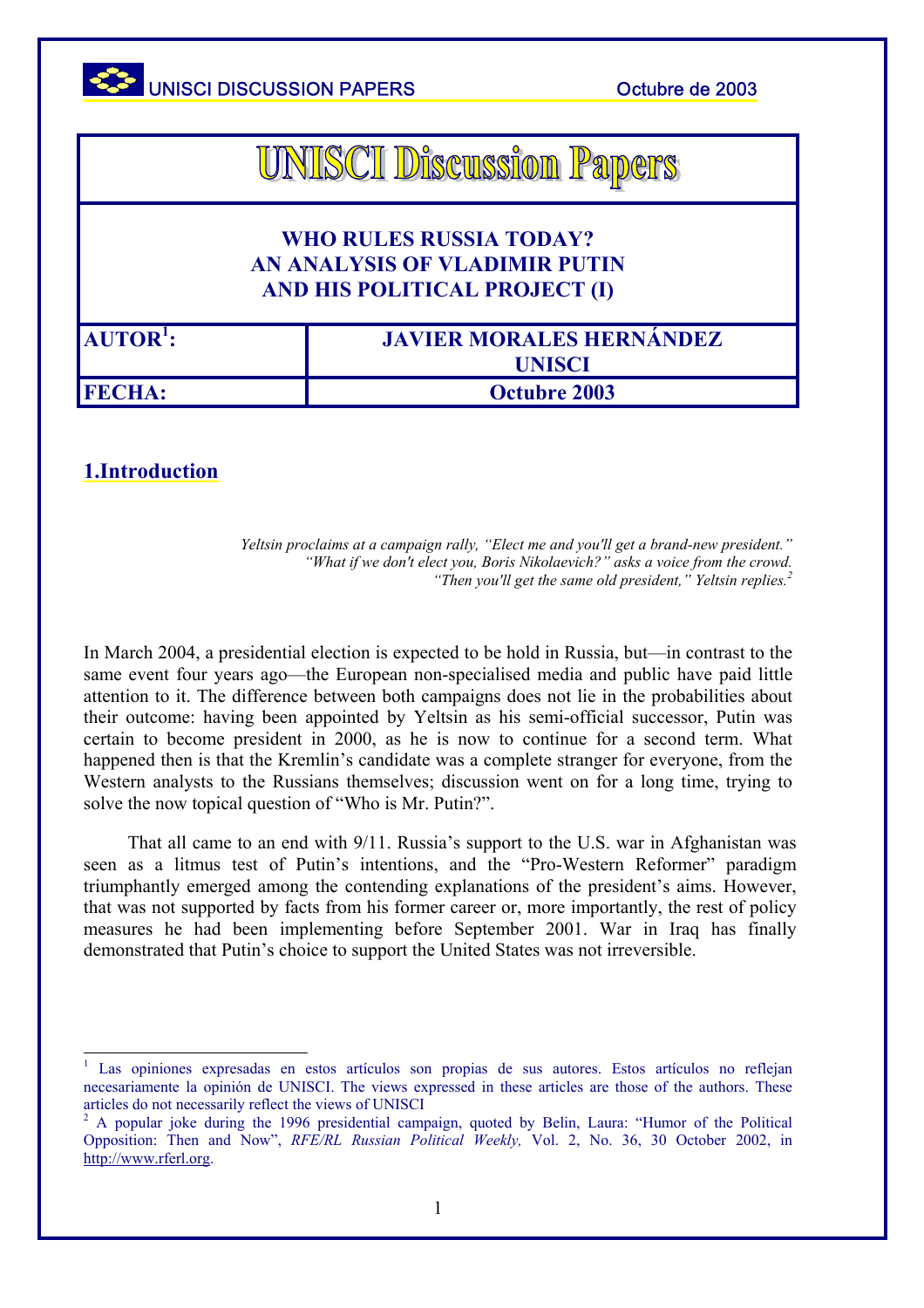## UNISCI DISCUSSION PAPERS CONSIDERADE CONSIDERED Octubre de 2003

The explanation for such a misinterpretation could be found in the analysts' failure to rely on facts, rather than on official declarations and foreign commentators. As Bennet has wisely pointed out,

Putin's pre-electoral book-interview,  $3 \text{ long}$ , authorized leaks in the media and a film autobiography "Muzhskaya Rabota" were occas[io](#page-1-0)nally quoted but not analysed. Western journalists and commentators preferred to rely on anti-Putin, erudite chattering classes in Moscow and St Petersburg and unattributed translations from the Russian press. Their Russian counterparts prematurely switched on their old Soviet auto-censorship mechanism, avoiding profiling Putin in depth. A better look at Putin at this stage would have shown that his background and his early working years could have been a serious drawback in his political career had they been scrutinized earlier  $\left[\ldots\right]^4$ 

Today, [w](#page-1-1)e have not solved yet the enigma that Putin presented in March 2000. In addition to the optimistic, "post-9/11" interpretation, some have warned of a more conflicting foreign policy based on his goal of restoring Russia's position as a "great power". Others have stressed that he owes his job to Yeltsin, which should restrict his ability to implement changes that could affect the privileges of the so-called "Family"<sup>5</sup>; while many have perceived a return to authoritarian methods, based on the slogans "vertical [of](#page-1-2) power" and "dictatorship of law".

This research, $6$  whose results are presented in two separate articles, tries to offer a wider and more accurate [vie](#page-1-3)w of Putin's role as Russian President, supported by direct evidence. Part One, which is published here,<sup>7</sup> is focused on his biographical antecedents: the first section deals with his official biograph[ie](#page-1-4)s and their failures; section two presents a detailed analysis of his career in the KGB; section three deals with the start of his political career beside Anatoli Sobchak, and the influence that the mayor of St. Petersburg may have had on him.

Part Two—in the next issue of this journal—will begin with a study of Putin's later career in Moscow, until he became prime minister. Then, we will examine his political project, as stated during his campaign and on his public appearances; and finally, discuss the main interpretations of his role that have appeared in the scholarly literature. Our conclusions want to contribute to the debate about the next, and probably also Putin's term of presidency, addressing the persistent question of "Who Rules Russia Today?"

 <sup>3</sup> The book mentioned is Gevorkian, Natalia; Timakova, Natalia and Kolesnikov, Andrei (2000): *Ot piervogo litsá: razgovori s Vladimirom Putinim* [In the First Person: Talks with Vladimir Putin]*.* Moscow, Vagrius. We

<span id="page-1-0"></span>will refer to it later in this article.<br><sup>4</sup> Bennet, Gordon (2002): *Vladimir Putin and Russia's Special Services*, in http://www.csrc.ac.uk.

<span id="page-1-1"></span><sup>&</sup>lt;sup>5</sup> Designation for the group of Yeltsin's advisors, aides, and relatives—as his daughter, Tatiana Diachenko,—that greatly influenced political decisions during his presidency. 6

<span id="page-1-3"></span><span id="page-1-2"></span>The author—who is currently writing his Ph.D. thesis *Russia's Security Policy: Internal Factors and International Relations, 1998-2004*—thanks the Spanish Agency for International Cooperation (AECI), Ministry of Foreign Affairs, for awarding him a grant towards a stay in Moscow in August 2003, during which the Russian materials for this study were obtained.

<span id="page-1-4"></span><sup>7</sup> The second part, "Who Rules Russia Today? An Analysis of Vladimir Putin and His Political Project (II)", will be published in the next issue of *UNISCI Discussion Papers.*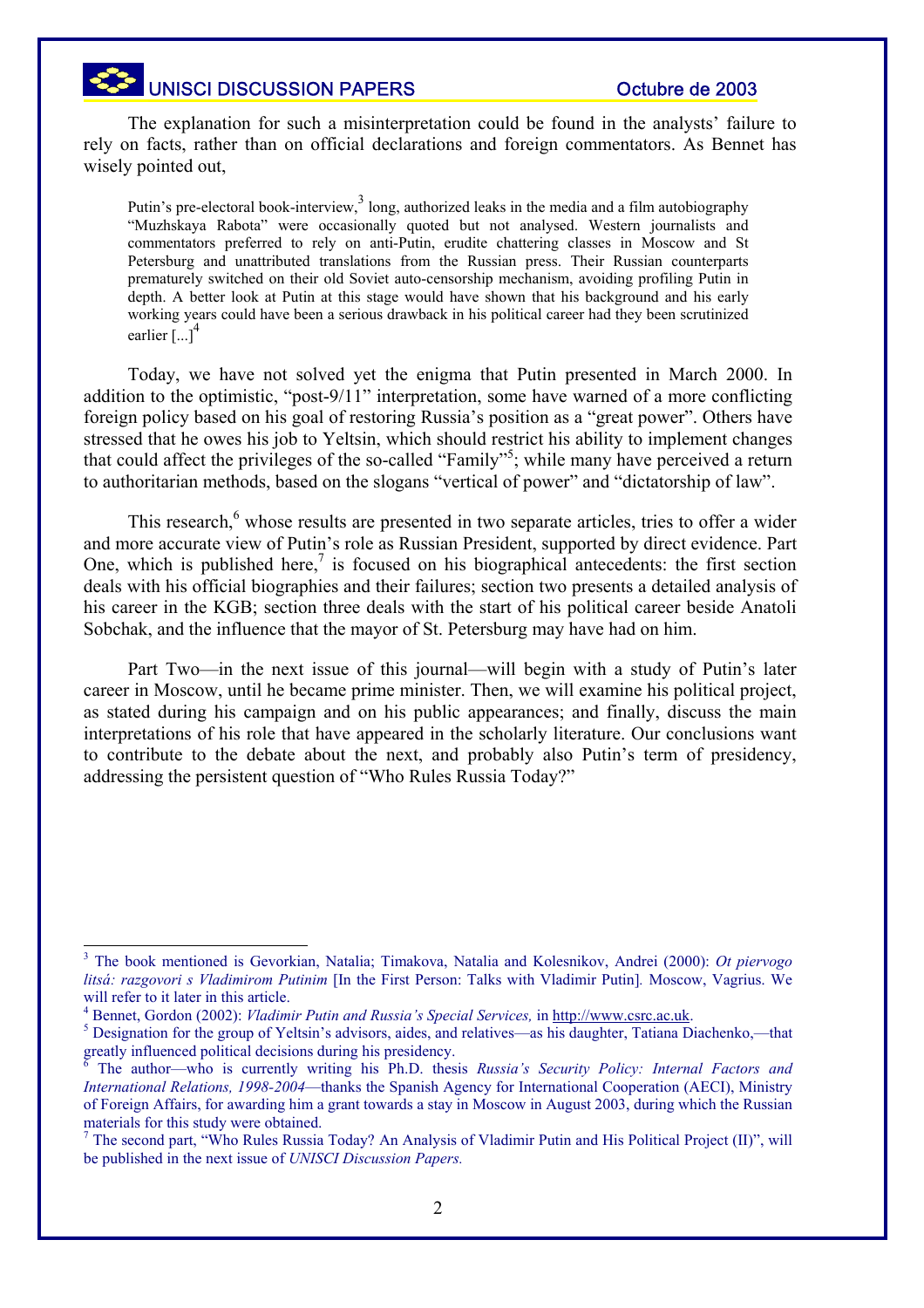### **2.Official biographies**

### *In fact, I have a very simple life*  $\lceil ... \rceil^8$

The first source that may be approached for trying to analyse Putin's project is, of course, h[is](#page-2-0)  career, from which significant evidence could be obtained about how his ideology and personality were shaped. Therefore, as many Western scholars have done since he became Yeltsin's successor, we should refer in the first place to his widely known official biographies.

However, that kind of information must be carefully contrasted before reaching any conclusion, distinguishing facts from mere political propaganda. In Russia, since the 2000 electoral campaign, the president has been presented by the state-controlled media as a young, energetic, and reliable official (in contrast to Yeltsin's chaotic style of leadership), and his life story been used to reinforce that image in the public. Such a phenomenon, which has gradually become a real "Putinmania", reminds us of the Soviet "cult to personality" and, perhaps, Yeltsin's popularity in 1990-1991.

That is why we consider these biographies to be not only insufficient to assess Putin's performance before becoming Russian president, but also plainly biased when they omit potentially embarrassing facts as, for example, his career in the KGB. All that we learn about his fifteen years in the *organi*<sup>9</sup>, one third of them in the German Democratic Republic (GDR), is his role in the foreign inte[lli](#page-2-1)gence, with no details about his actual duties or his possible relation to other KGB activities.<sup>10</sup> Therefore, trying to stick to the official data could negatively affect the objectivity of [ou](#page-2-2)r conclusions.

This becomes evident by examining the very few lines, mainly an enumeration of his political posts since 1990, in which these biographies can be summarized: $11$ 

*Vladimir Vladimirovich Putin was born in Leningrad (now St Pete[rsb](#page-2-3)urg) on 7 October 1952. He obtained a degree in Law at Leningrad State University in 1975 (later, he became Candidate to Doctor in Economic Sciences). After graduating, he was selected by the KGB, where he worked from 1975 to 1990 as a foreign intelligence officer. From 1985 to 1990 he served in the German Democratic Republic (GDR).* 

*In 1990 he returned to Leningrad and became assistant for international affairs to the President 12 of Leningrad State University. Later, he was appointed advisor to the Chairman of the Le[ning](#page-2-4)rad City Council. In June 1991, he was promoted to Chairman of the Foreign Relations Committee of the Leningrad City Council. After the collapse of the USSR, from 1994 he also served as first deputy mayor of St Petersburg.* 

<span id="page-2-4"></span><sup>12</sup> Other sources say "assistant to the Vice-President for International Affairs of LGU".

 <sup>8</sup> <sup>8</sup> Vladimir Putin, in Gevorkian, Timakova, and Kolesnikov, *op. cit.*, p. 5 (translated by Javier Morales). <sup>9</sup> "Organs" (of the State Security). A common Russian designation for the KGB.

<span id="page-2-1"></span><span id="page-2-0"></span><sup>&</sup>lt;sup>10</sup> See: Morales Hernández, Javier: "Los Servicios de Seguridad e Inteligencia en la Rusia de Putin" [Security and Intelligence Services in Putin's Russia], *UNISCI Discussion Papers,* No. 2 (May 2003), in http://www.ucm.es/info/unisci, pp. 2-3. 11 Our sources here are the Russian Presidency's website and the Ministry of Defence's *Military Encyclopaedic* 

<span id="page-2-3"></span><span id="page-2-2"></span>*Dictionary*. Substantial data in other official biographies are almost identical to these examples. See: *Biografiya / Biography* [Russian and English versions], in http://www.president.kremlin.ru; Ministerstvo Oborony Rossiyskoy Federatsii, Institut Voyennoy Istorii (2002): "Putin, Vladimir Vladimirovich", in *Voyenniy Entsiklopedicheskiy Slovar* [Military Encyclopaedic Dictionary]*.* Moscow, Bolshaya Rossiyskaya Entsiklopediya / Ripol Klassik.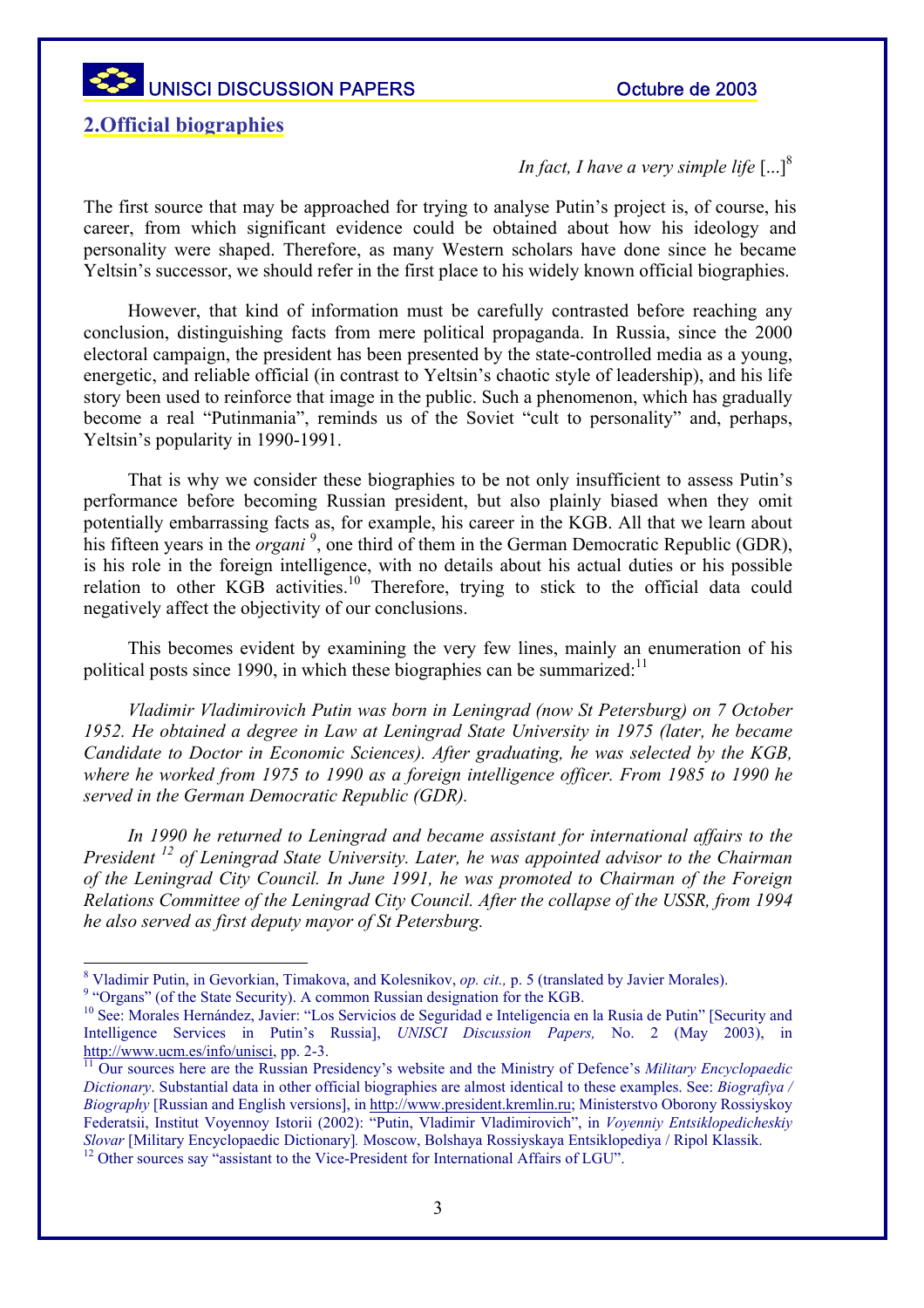

*In August 1996, he moved to Moscow as deputy head of President Yeltsin's Secretariat.13 From March 1997, he worked as deputy head of the Presidential Administration, head of th[e P](#page-3-0)resident's Main Control Directorate.14 In May 1998 he was appointed first deputy head of the Presidential Administration. Two [m](#page-3-1)onths later, he became Director of the Federal Security Service (FSB). From March 1999, he also served as Secretary of the Security Council.* 

*In August 1999, he was appointed first Vice-President, and then President of the Government.15 On 31 December 1999, after Yeltsin's resignation, he became acting President. He was elect[ed](#page-3-2) President of the Russian Federation on 26 March 2000; inaugurated on 7 May 2000.* 

There are, as we have said, many missing points in this story. First, we find three out of four paragraphs devoted to Putin's career since 1990, while his fifteen years in the KGB are described in only two sentences. Furthermore, no explanation is given for the KGB's interest in recruiting him, nor for his reason for leaving the organization for an uncertain political career when he was still in his thirties. We will address each of these points in the following section.

### **3.The Missing Years: KGB, 1975-1990**

### *All decent people have started* [their career] *in the intelligence. Me, too.*<sup>16</sup>

Where Putin has most extensively talk about his past in the *organi* is a series of six intervie[ws](#page-3-3)  published in the form of a book in  $2000$ ,<sup>17</sup> just before the election in which he became president. There he made an unusually p[ers](#page-3-4)onal account of his own life, talking to the journalists in a relaxed, "without jacket" environment.<sup>18</sup> In this fashion, he may have consciously tried to distance himself from his image as Ye[ltsi](#page-3-5)n's "grey cardinal" in the eyes of Russian voters. This suspicion is increased after knowing that, despite the detailed picture that the book presents and the sometimes embarrassing nature of the questions, the Kremlin has recently included its full text in their official website.<sup>19</sup>

The first conclusion we can draw out is that it [wa](#page-3-6)s not ideology, but more likely idealism or romanticism, what first convinced Putin of applying for the KGB. As a schoolboy, he even went to its Leningrad headquarters to inform himself of the requirements for joining the organization;20 so it all started as a teenager's, not an indoctrinated communist's decision. For Putin's gene[rat](#page-3-7)ion, already raised in the Khrushchov era, the KGB (with a little help from

<span id="page-3-0"></span>

<sup>&</sup>lt;sup>13</sup> We have preferred to translate certain designations from the Kremlin's website in Russian, instead of taking them as they appear in its English version. See *Biografiya / Biography, op. cit.*<br><sup>14</sup> See the previous footnote.<br><sup>15</sup> Official designation for the Russian prime minister.<br><sup>15</sup> Henry Kissinger, former U.S. National Securi

<span id="page-3-1"></span>

<span id="page-3-2"></span>working at the St. Petersburg City Council), after knowing that he had served in the Soviet foreign intelligence. Quoted by Putin in Gevorkian, Timakova, and Kolesnikov, op. cit., p. 73 (translated by Javier Morales).<br><sup>17</sup> Gevorkian, Timakova, and Kolesnikov, op. cit. Other books, as the one by the journalist Leonid Mlechin, are

<span id="page-3-4"></span><span id="page-3-3"></span>also based on that source for their chapters about Putin. See Mlechin, Leonid M. (2002): *Kreml. Prezidenti Rossii: Strategia Vlasti ot B. N. Yeltsina do V. V. Putina* [Kremlin. Presidents of Russia: Power's Strategy from B. N. Yeltsin to V. V. Putin]. Moscow, Tsentrpoligraf.<br><sup>18</sup> *Ibid.*, p. 3. 19 See: *Kniga "Ot piervogo litsá...*" [Book "In the First Person..."], in <u>http://www.president.kremlin.ru</u>.

<span id="page-3-7"></span><span id="page-3-6"></span><span id="page-3-5"></span><sup>20</sup> Gevorkian, Timakova, and Kolesnikov, *op. cit.,* p. 25.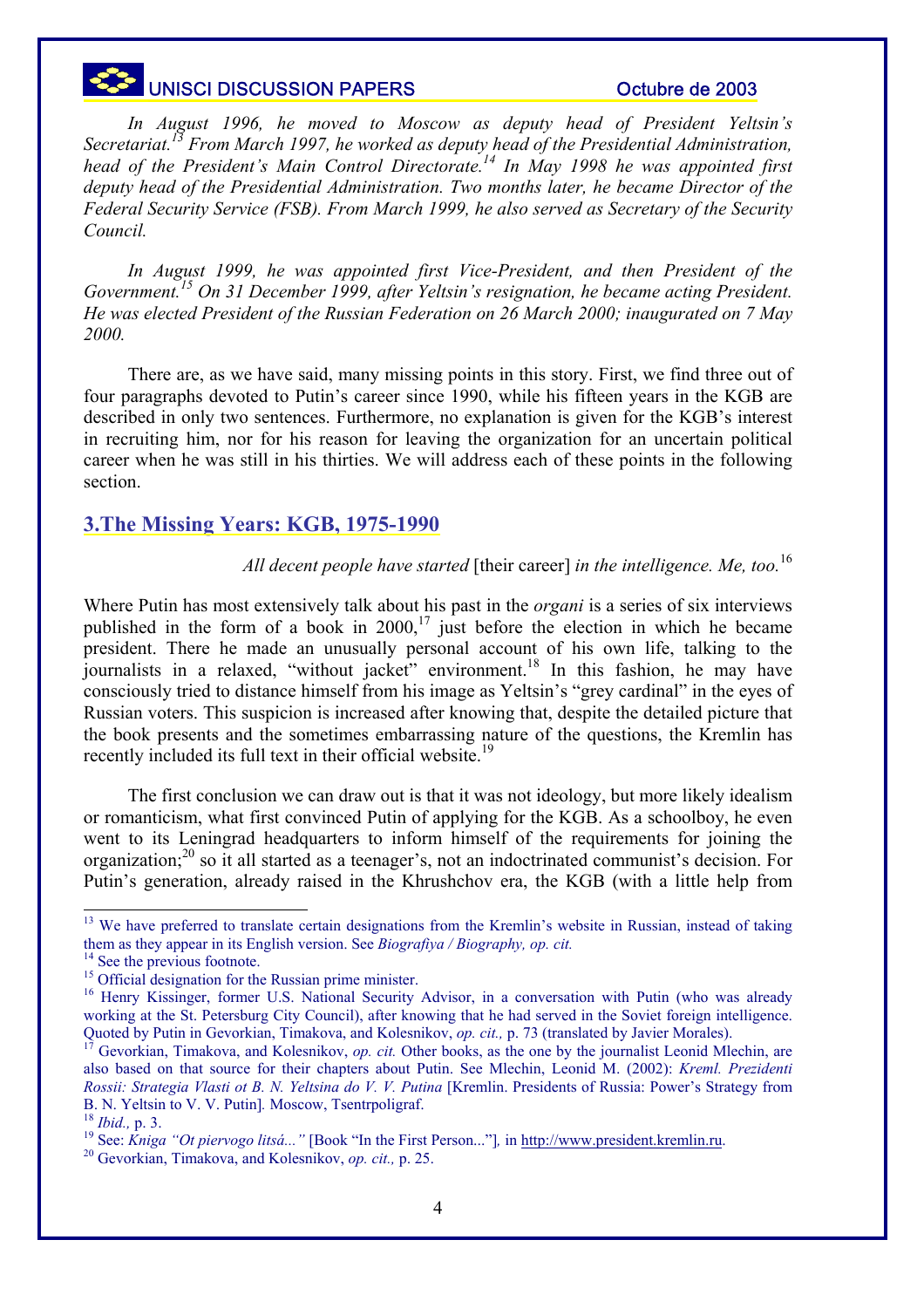

## UNISCI DISCUSSION PAPERS CONSIDERADE CONSIDERED Octubre de 2003

propaganda) could be identified with adventures against foreign enemies, rather than with internal repression and mass executions. Those were the years of "de-Stalinization", and, as Bennet explains,  $2<sup>1</sup>$  there were few dreams available for a Soviet boy as exciting as that of becoming *razvedchik,* spy. In a society that glorified intelligence officers together with cosmonauts, sci[ent](#page-4-0)ists, sportsmen and other state heroes, and considering Putin's age at the time when he made up his mind, this cannot be interpreted as an ideologically motivated decision; it is more likely that he simply became interested by watching films as *Podvig Razvedchika* [The Spy's Exploit], his favourite one.<sup>22</sup> Putin himself acknowledges that "my notions about the KGB were based on romantic stori[es a](#page-4-1)bout the spies' work".<sup>23</sup>

However, even if it was not a mature decision, Putin really had a true an[d c](#page-4-2)learly defined vocation. The best evidence for this is that he carefully planned how to be accepted in the KGB: his brief interview with an official at the Leningrad headquarters made a deep impression on him, that had two important consequences for his immediate plans. First, being told that he needed a university degree before joining the *organi*, and that the most appropriate was Law, he chose to enter that faculty. Secondly, as the other reason for not accepting him then (apart, of course, from his age) was that, in the officer's words, "we do not take people on their own initiative, $^{24}$  he consciously tried during all his university years to attract the KGB recruiters' attention[—a](#page-4-3)nd his strategy worked.25

The second point of concern for us re[fer](#page-4-4)s to his actual duties in the *organi.* As it is known, the KGB was in charge of a wide range of activities, from the repression of political dissidence to the protection of the state borders, intelligence collection in foreign countries or satellite imagery; and it is still not clear in which of them Putin was engaged during his fifteen years' service.<sup>26</sup> It is crucial for us to determine that, because the possibility of Putin's participation i[n p](#page-4-5)olitical repression could greatly undermine his democratic credibility. There are mainly two views on this issue.

In Russia, Putin is predominantly believed to have only served in the KGB's foreign intelligence directorate, as we have read in the first section of this article.<sup>27</sup> On the other hand, some authors consider that he fulfilled counterintelligence duties: "P[uti](#page-4-6)n's career pattern indicates that he must have been sent to one of the counterintelligence schools, most probably in Minsk, the KGB school which catered mainly for the employees of the Second Main Directorate  $\left[\ldots\right]$ .<sup>28</sup> So, according to this version, he did not belong to the KGB's First Main Directorate (th[e](#page-4-7) foreign intelligence service), but to the Second, responsible for counterintelligence and internal security, which maintained the network of informers and also

<span id="page-4-0"></span>

<span id="page-4-1"></span>

<span id="page-4-3"></span><span id="page-4-2"></span>

<sup>&</sup>lt;sup>21</sup> Bennet, *op. cit.*, p. 5.<br><sup>22</sup> Ibid., p. 5.<br><sup>23</sup> Gevorkian, Timakova, and Kolesnikov, *op. cit.*, p. 39 (translated by Javier Morales).<br><sup>24</sup> Ibid., p. 25 (translated by Javier Morales).<br><sup>25</sup> When he was in his fourth organization after his graduation. See: Gevorkian, Timakova, and Kolesnikov, *op. cit.,* p. 38, 26 Although we briefly dealt with this issue in a previous article (in Spanish), here we will complement it with

<span id="page-4-5"></span><span id="page-4-4"></span>new sources and Putin's own account and perceptions. See: Morales Hernández, *op. cit.,* pp. 2-3; and specially Bennet, *op. cit.,* pp. 5-6. General descriptions of the KGB history and structure are: Andrew, Christopher and Gordievsky, Oleg (1991): *KGB: The Inside Story of its Foreign Operations from Lenin to Gorbachev.* London, Hodder & Stoughton; Waller, J. Michael (1994): *Secret Empire: The KGB in Russia Today.* Boulder, Westview Press.

<sup>27</sup> *Biografiya / Biography, op. cit.*; Ministerstvo Oborony Rossiyskoy Federatsii, *op. cit.*

<span id="page-4-7"></span><span id="page-4-6"></span><sup>28</sup> Bennet, *op. cit.,* p. 6.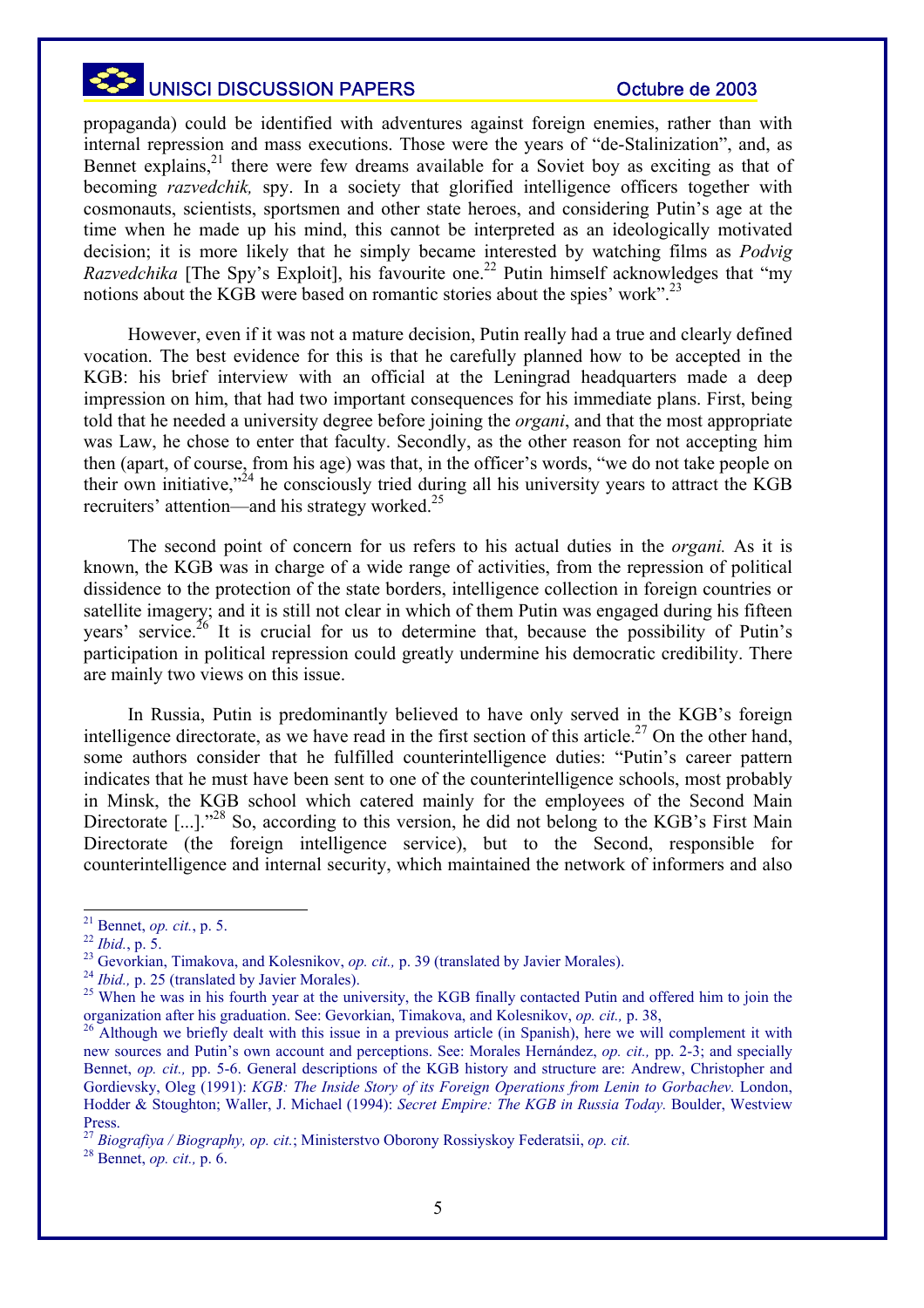

fought organized crime and drug trafficking.<sup>29</sup> All these areas were conducted in the territory of the USSR, so this would be a contradiction with Putin's period of service in the GDR. However, Bennet argues, in that period he [ma](#page-5-0)y have worked in the First Main Directorate's counterintelligence department based in Eastern Germany, or perhaps acted as a liaison officer with the local security services.<sup>30</sup>

Putin has partially answ[ere](#page-5-1)d to this questions in the book *Ot piervogo litsa,* where he tells that after joining the KGB he was assigned to its Leningrad local directorate. His first task was an administrative one, at the directorate's secretariat, and then at its counterintelligence unit:  $31$  an uninteresting, bureaucratic work, he says. However, probably because Putin's super[ior](#page-5-2)s carefully studied his psychological profile, after only five months he started an intensive retraining course for "operational staff"<sup>32</sup> in Leningrad, which lasted for half a year.

His performance seemed to attract the att[ent](#page-5-3)ion of the foreign intelligence directorate, who contacted him when he returned to his former office. Working as a "spy" was all Putin had desired from his childhood; entering the First Directorate was also a promotion, for its members were regarded as "white collars" inside the organization (in part because they could travel and live in the West, an inaccessible privilege for most Soviet citizens). So he accepted, and—at the end of the 70's, with the rank of major—he went to Moscow for another special course, where he spent a year.<sup>33</sup>

During the following m[on](#page-5-4)ths, Putin worked again in Leningrad, but now at the so-called First Section (*Piervy Otdel)*, a subdivision of the First Main Directorate with offices in the main cities of the Soviet Union.<sup>34</sup> There he worked for four years and a half, and then returned to Moscow for attending the R[ed](#page-5-5) Flag Institute "Yuri V. Andropov".<sup>35</sup> Due to his knowledge of German, he was trained to work either in Western or Eastern Ger[man](#page-5-6)y; but before going to the West, it was required to spent some years at the Directorate's headquarters. So, wanting to start soon, he chose the GDR.<sup>36</sup>

In Dresden, his only fo[rei](#page-5-7)gn destination, he and his family lived for five years. Being a socialist country, the KGB acted openly in the GDR, which for their purposes could be considered a "province" of the Soviet Union.<sup>37</sup> According to Putin's own account, he worked in a "political intelligence line", which recr[uit](#page-5-8)ed informers and collected data about public

The Institute was the training centre of the KGB's First Main Directorate. Now, it is the Foreign Intelligence Service *(Sluzhba Vneshney Razvedki,* SVR) Academy.<br><sup>36</sup> Gevorkian, Timakova, and Kolesnikov, *op. cit.*, p. 50.

<span id="page-5-6"></span>

<span id="page-5-0"></span>

<span id="page-5-2"></span><span id="page-5-1"></span>

<span id="page-5-5"></span><span id="page-5-4"></span><span id="page-5-3"></span>

<sup>&</sup>lt;sup>29</sup> Waller, *op. cit.*, p. 15.<br><sup>30</sup> Bennet, *op. cit.*, p. 6.<br><sup>31</sup> Gevorkian, Timakova, and Kolesnikov, *op. cit.*, p. 42.<br><sup>32</sup> Ibid., p. 43.<br><sup>33</sup> Ibid., p. 47.<br><sup>34</sup> According to the CIDOB Foundation's biography, that "F Directorate, and is described as a recruiting office. However, what Putin says is precisely the opposite: "After that, I returned again to Leningrad, [and] continued working there [...] in the First Section. The First Main Directorate was the espionage. That directorate had offices in the big cities of the [Soviet] Union, Leningrad included. There I continued working [...]" See Gevorkian, Timakova, and Kolesnikov, *op. cit.,* p. 47 (translated by Javier Morales); and Fundació CIDOB (2001): *Biografías de líderes políticos CIDOB: Vladimir Putin*

<span id="page-5-8"></span><span id="page-5-7"></span><sup>&</sup>lt;sup>37</sup> The collaboration between the KGB and their German counterparts was so close that even Putin and his family lived in a building which belonged to the local State Security Service *(Staats Sicherheitsdienst* or "Stasi"). See Liudmila Putina's declarations in Gevorkian, Timakova, and Kolesnikov, *op. cit.,* p. 62.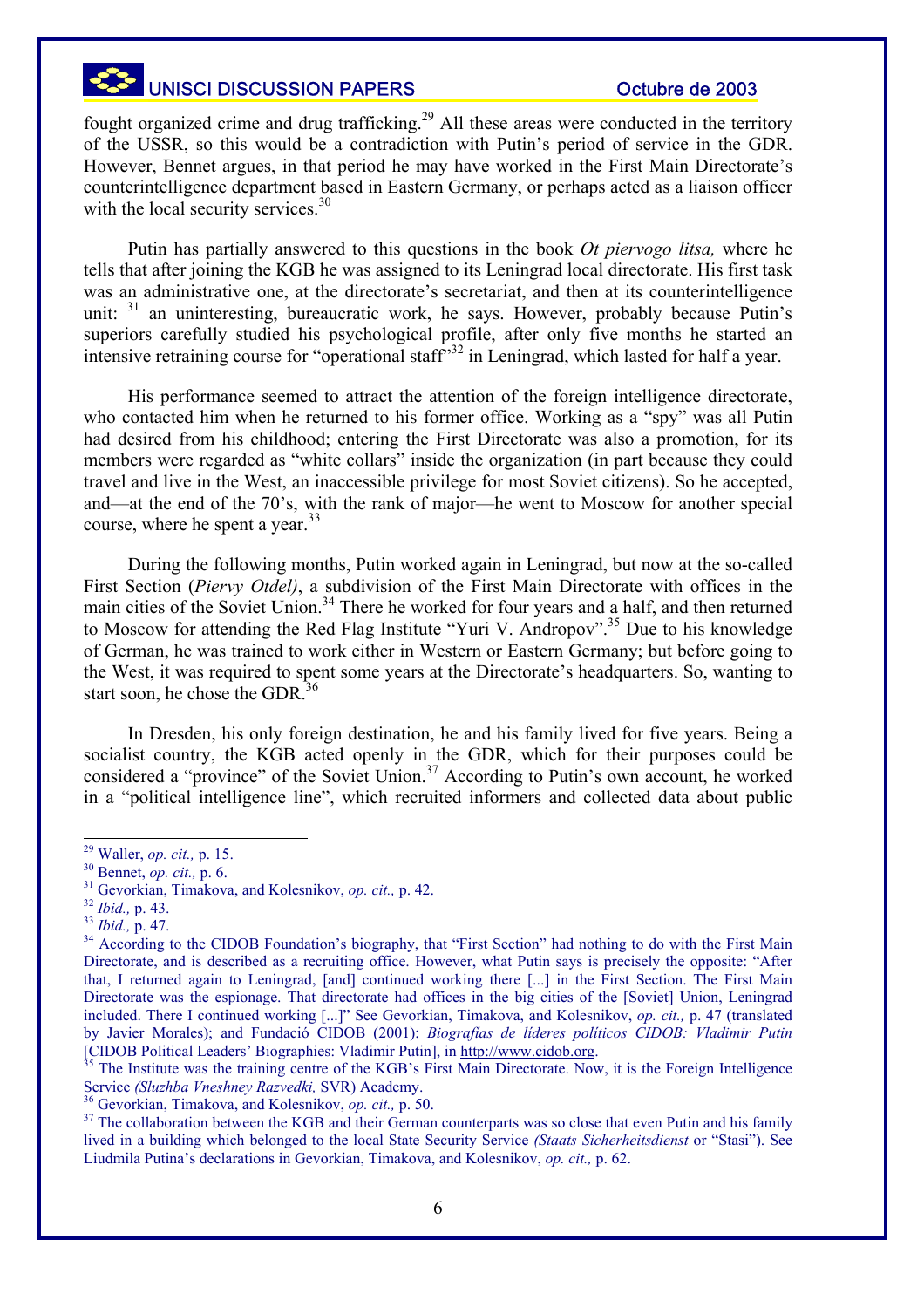officers and the activities of potential opponents—the most important of which were, of course, NATO countries. Their areas of interest included Western political parties, leaders and tendencies inside them, the government—especially the Ministry of Foreign Affairs—, their policies and relations to other countries, and so on.<sup>38</sup> Nonetheless, they apparently did not travel to the other side of the iron curtain; at least, [Put](#page-6-0)in says that he never went to Western Germany in that period.<sup>39</sup>

Nonetheless, som[e d](#page-6-1)ark points continue to be present in this story. Although it is very clear that Putin was transferred to the First Main Directorate from his former position, what was exactly *that* position? The Leningrad local KGB directorate seems to have been divided into several sections: the First, for example, was dependent to the First Main Directorate. So, in which section did Putin work at first? In the counterintelligence unit, which was probably also subordinate to the Second Main Directorate.<sup>40</sup> Here lies the problem: even if the Second did not work on political repression itself—wh[ich](#page-6-2) at that time was the Fifth Directorate's job,41—the network of informers that it controlled was certainly used to detect and monitor diss[ide](#page-6-3)nts. Putin may have not taken part in that, and worked only against foreign agents; but both functions were exercised by the same department. What is more: some suggest that his knowledge of foreign languages were not enough at that time to perform counterintelligence tasks, so he was more likely to be in charge of monitoring Soviet citizens.

From this point of view, we can understand as well why—according to Putin's words he was not apparently sent to any KGB academy after entering the organization, which is very improbable. He may want to keep secret the basic training he received, because it could be directly related to politically compromising functions.<sup>42</sup> This explains why he gave so little information about his first tasks as a KGB agent in [th](#page-6-4)e pre-electoral interviews we have referred to, and leaves open the question about his participation in a less "heroic" area than foreign intelligence.

When he is asked about the KGB's role as a political police, Putin says that he "did not think [about repression] at all", and even "did not know" about it. He argues that, when he entered the organization, he was still leaded by that romantic feeling from his youth about the spy's job, mixed with the patriotic indoctrination that every Soviet citizen had went through.<sup>43</sup> However, although this explanation could be enough for his early vocation, it is not credib[le](#page-6-5)  that in the years that followed he did not pay any attention to the moral problem which was implied. That is, even if he only fulfilled counterintelligence and then foreign intelligence tasks, he was part of a wider organization directly responsible for the worst crimes in Soviet

<span id="page-6-0"></span>

<sup>&</sup>lt;sup>38</sup> Putin denies that he worked on technical intelligence collection, for which another "line" was responsible. See: Gevorkian, Timakova, and Kolesnikov, *op. cit.*, p. 66; Fundació CIDOB, *op. cit.*<br><sup>39</sup> Gevorkian, Timakova, and Kolesnikov, *op. cit.*, p. 62.<br><sup>40</sup> Which, as we have said, was responsible for counterintelligence and inte

<span id="page-6-1"></span>

<span id="page-6-3"></span><span id="page-6-2"></span>School, probably in Minsk. See Bennet, *op. cit.,* pp. 5-6.

<span id="page-6-5"></span><span id="page-6-4"></span><sup>43</sup> Gevorkian, Timakova, and Kolesnikov, *op. cit.,* p. 39.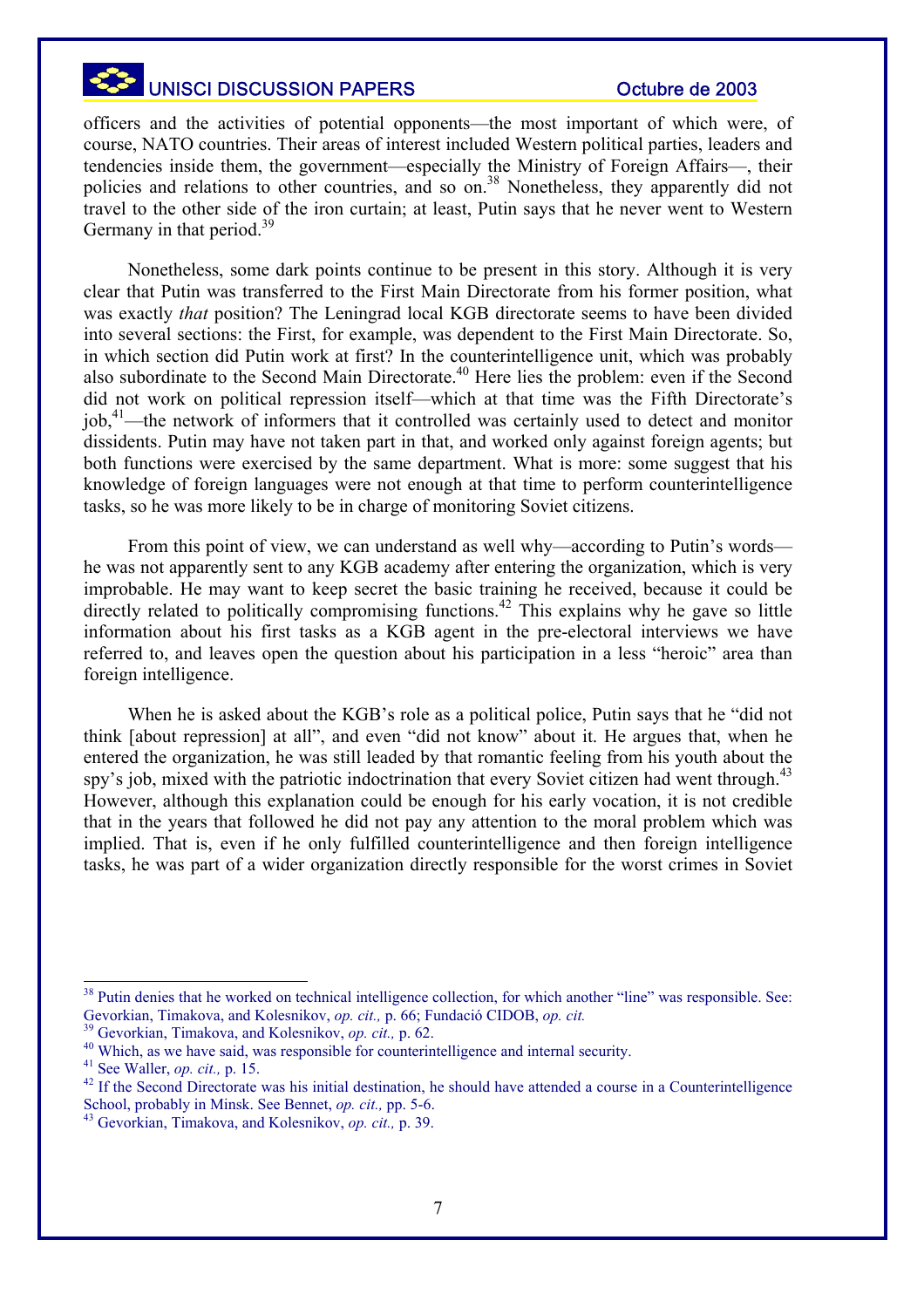

## UNISCI DISCUSSION PAPERS CONSIDERT CONSIDERED AND CONSIDER

history.<sup>44</sup> What answer, if any, did he find? As Mlechin reminds, "he did not know what he did not wa[nt t](#page-7-0)o know  $\left[\ldots\right]^{345}$ 

## 4.**From Intelligen[ce](#page-7-1) to Politics: St. Petersburg, 1990-1996**

### *I had already understood that that system* [the USSR] *had no future.*<sup>46</sup>

The end for Putin's career as an intelligence officer started with the fall of Berlin Wa[ll:](#page-7-2)  he feared that the Communist regime could also collapse in his country, and "sitting inside the system and waiting for its dissolution... It is very hard."<sup>47</sup> In 1990, when he returned to the Soviet Union, he arrived to a country that had changed, [an](#page-7-3)d where "serving in the KGB no longer caused envy".<sup>48</sup> So he asked to be transferred to the KGB's active reserve, and decided to seek new opportu[niti](#page-7-4)es outside the *organi:* he started writing a dissertation for the degree of Candidate to Doctor *(kandidat nauk)* at Leningrad State University (LGU), while at the same time was looking for a job there. He succeeded very soon, becoming assistant for International Affairs to the President of LGU.49

There, always by his own [ac](#page-7-5)count, he met some old friends from the Faculty of Law that had became professors, and one of them offered him to join the team of Anatoli Sobchak—a lawyer who had previously taught at LGU, and had recently been appointed mayor of Leningrad.<sup>50</sup> Although Putin did not know him personally, apart from the courses he attended as a stude[nt,](#page-7-6) it seems that one of Sobchak's former colleagues thought that Putin's experience could be useful in the City Council. $51$ 

Sobchak was Putin's initiato[r in](#page-7-7) politics, so he probably had an important influence on the Russian president.<sup>52</sup> He was an example of how many clever Party members decided to support *perestroika,* [and](#page-7-8) later democracy, when the USSR was living its last moments: in 1990—ironically, only two years after having joined the Communist Party of the Soviet Union (CPSU),—Sobchak already declared that "Marxism is condemned by History, the future of Communism in Russia is announced; the Communist Party is disappearing from the political scene."<sup>53</sup> As one of the most active members of the Congress of People's Deputies, he took part in [fa](#page-7-9)vour of Gorbachev against the most conservative sectors leaded by Yegor Ligachov: for example, accusing the latter of ordering the troops to fire against Georgian nationalist demonstrators in Tbilisi, 19 of which were killed.<sup>54</sup>

<sup>&</sup>lt;sup>44</sup> It is important to bear in mind that when he eagerly accepted the KGB's offer, he still did not know in which directorate he would work. See Gevorkian, Timakova, and Kolesnikov, *op. cit.,* p. 40. 45 Mlechin, Leonid M. (2002): *Kreml. Prezidenti Rossii: Strategia Vlasti ot B. N. Yeltsina do V. V. Putina*

<span id="page-7-0"></span>

<span id="page-7-1"></span><sup>[</sup>Kremlin. Presidents of Russia: Power's Strategy from B. N. Yeltsin to V. V. Putin]*.* Moscow, Tsentrpoligraf, p. 30.

<span id="page-7-3"></span><span id="page-7-2"></span>

<span id="page-7-4"></span>

<span id="page-7-6"></span><span id="page-7-5"></span>

<sup>&</sup>lt;sup>46</sup> Vladimir Putin, in Gevorkian, Timakova, and Kolesnikov, p. 75.<br><sup>47</sup> *Ibid.*<br><sup>48</sup> Mlechin, *op. cit.*, p. 46.<br><sup>49</sup> Gevorkian, Timakova, and Kolesnikov, *op. cit.*, p. 77. See also footnote 11.<br><sup>50</sup> His official designa the power of the security organs. According to Putin's account, although Sobchak reacted with suspicion when he knew about his former job, he accepted him because he urgently needed a personal assistant.<br><sup>52</sup> Sobchak died in February 2000.<br><sup>53</sup> In *Novaya Gazeta*, 16 June 1997; quoted by Poch-de-Feliu, Rafael (2003): *La gran transi* 

<span id="page-7-8"></span><span id="page-7-7"></span>*<sup>2002</sup>* [The Great Transition: Russia, 1985-2002]*.* Barcelona, Crítica, p. 74.

<span id="page-7-10"></span><span id="page-7-9"></span><sup>54</sup> Poch-de-Feliu, *op. cit.,* pp. 82-83.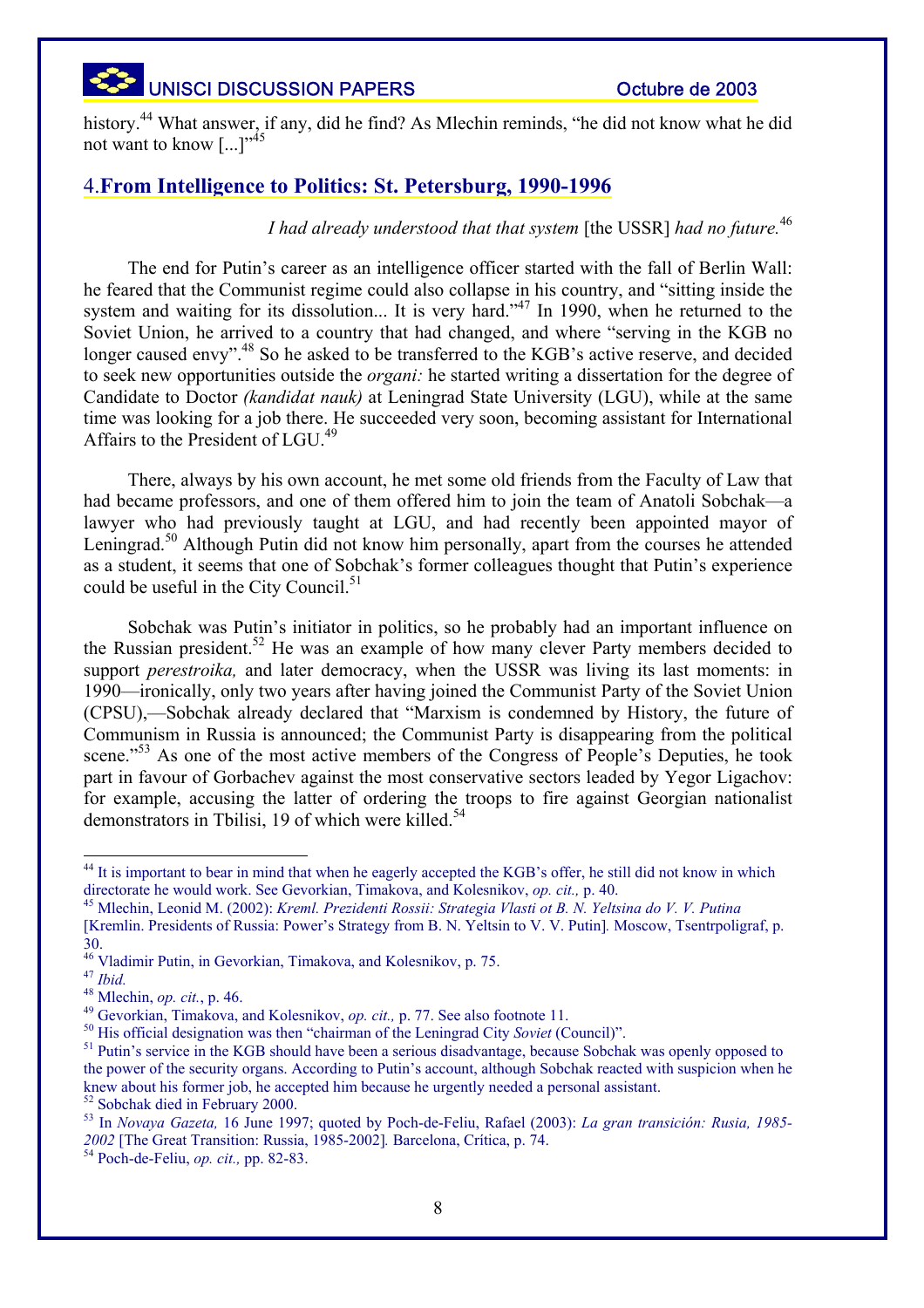Nonetheless, Sobchak realized that also Gorbachev's days were coming to their end; from then on, his career would be linked to Yeltsin's. In June 1991, he changed his old title— "chairman of the Leningrad *Soviet*"—for that of a democratically elected mayor, by winning the local elections held together with those in which Yeltsin became president of the Russian republic.<sup>55</sup> "We are witnessing the agony of the Communist regime", he said three months later, in [a p](#page-8-0)ress conference on the first night of the failed *coup d'état*.

But, as Yeltsin himself and many of the politicians that joined his rise to power, his democratic credentials were not as true as it could be supposed. Despite their populist declarations, they did not hesitate to use authoritarian methods to achieve their aims; which is not surprising, taking into account that they had spent all their political career inside the Soviet system. What happened later was only a substitution of the Marxist-Leninist ideology for the "democratic" one as the official state doctrine, but according to a very particular definition of democracy. As the liberal Grigori Yavlinski denounced,

in Russia a democrat is, in the first place, a person who supports an unlimited concentration of power in the hands of president Yeltsin. Secondly, a democrat is a person who [...] fights budget deficit. All other people who have a wider concept of democracy are not considered democrats.<sup>5</sup>

It was clear soon that Sobchak did not accept other aspects of democracy, and [in](#page-8-1) practise ruled in an authoritarian fashion because that permitted him to implement the planned reforms without contestation.<sup>57</sup> Of course, freedom of speech was not very helpful to his projects, and the new mayor repe[ate](#page-8-2)dly showed his indignation at every criticism of him.<sup>58</sup> After August 1991, his powers were even reinforced by Yeltsin, by dissolving the Lening[rad](#page-8-3) and Moscow local parliaments.<sup>59</sup>

Putin's ne[w p](#page-8-4)osition beside Sobchak clearly came up to his expectations: a political career could be the job he had been looking for, so he resigned from the KGB's reserve to concentrate himself on his new duties. Here we can see a further evidence of his accurate perception of the historical circumstances he was living in: success would no longer depend from serving in the state bureaucracy, in which the security organs or the CPSU were included, but from new sources of legitimacy that were introduced by *perestroika* and *glasnost.* Sobchak, as Gavriil Popov in Moscow and the "Democratic Russia" movement, contributed to the collapse of the USSR by supporting Yeltsin's rise to power; and by doing so, they assured themselves and their collaborators—Putin among them—a place in the new political system.

### **5.Conclusions**

The first conclusion after this brief summary of Putin's career before arriving to Moscow is that his image has been constructed by the media: it is not easy to distinguish between what he really thought and did, and what he tells his audience when he speaks about his past. The fact that he allowed the journalists to ask him about his whole life for *Ot piervogo litsa* does not mean that he wanted to increase transparency between him and the Russians: being released just before the elections, the book could be considered a calculated work of public relations, for a presidential candidate that had only three months to become known to his voters. As we

<span id="page-8-0"></span>

<span id="page-8-1"></span>

<sup>&</sup>lt;sup>55</sup> Poch-de-Feliu, *op. cit.*, pp. 214, 248-249.<br><sup>56</sup> Quoted by Poch-de-Feliu, *op. cit.*, p. 249.<br><sup>57</sup> Poch-de-Feliu, *op. cit.*, p. 248.<br><sup>58</sup> Taibo, Carlos (2000): *La explosión soviética* [The Soviet explosion]. Madri

<span id="page-8-4"></span><span id="page-8-3"></span><span id="page-8-2"></span><sup>59</sup> Poch-de-Feliu, *op. cit.,* p. 249.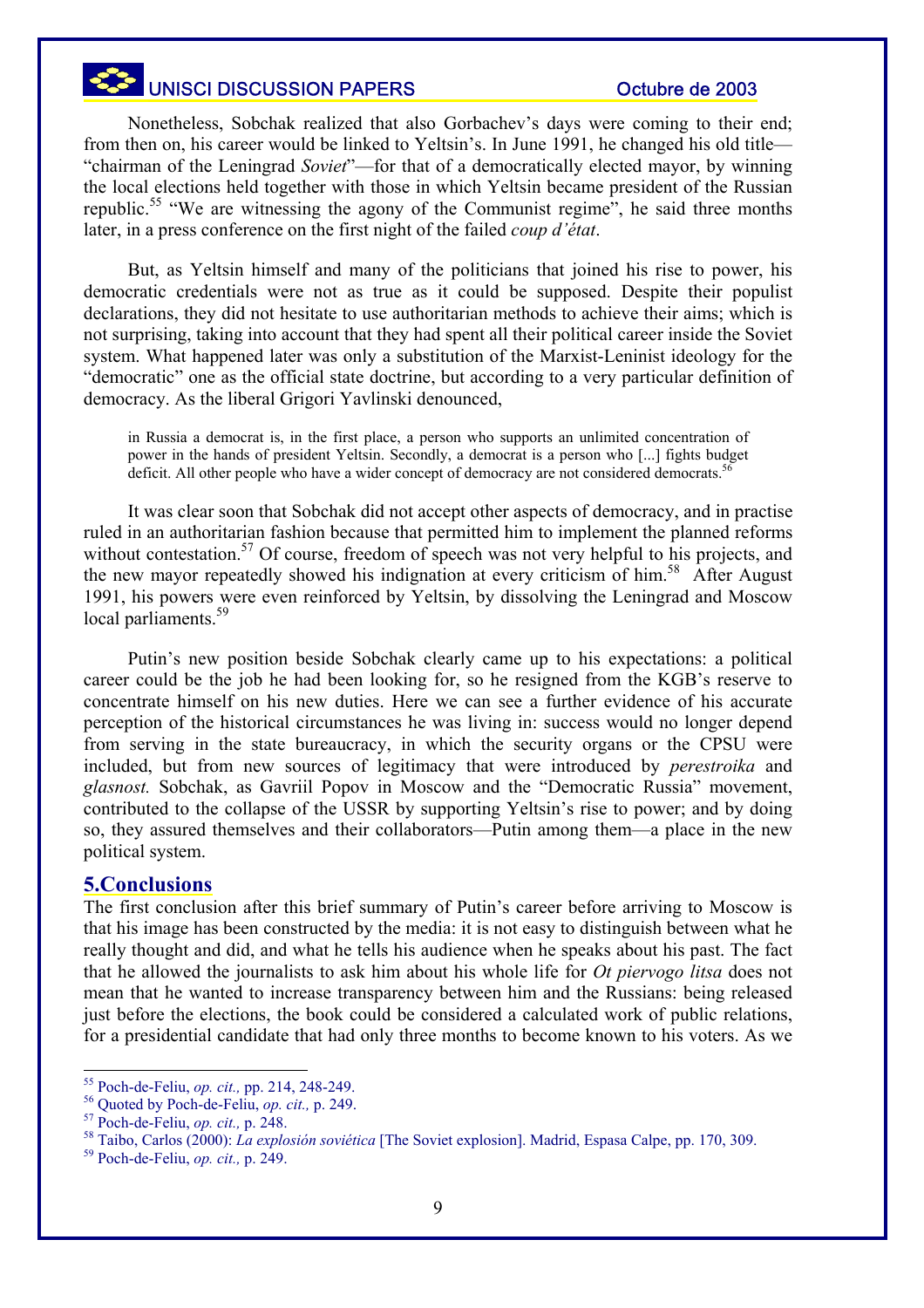have seen, his answers are always well thought and balanced, not to contradict the impression he wants to create in the readers; and even potentially embarrassing points have been conveniently omitted.

On the whole, Putin's ability to adapt himself to the circumstances, while he continues sticking to his objectives, could be considered the key to understanding him. He is persistent in pursuing his goals, as he proved when he succeeded in being accepted by the KGB; he also makes plans for the long term, as when he chose his university degree or, twenty years later, decided to leave the Soviet intelligence. But his strength of will is combined with an ability to make a cold reasoning, and change the means he employs when the situation demands it. He was clever enough to realize that to survive to the collapse of the USSR he had to leave the KGB to serve the new political elites; and not only he was not affected by the dissolution of his former agency, but was successively promoted as the post-Soviet regime evolved.

However, we do not find that Putin ever believed in democracy, neither as a KGB agent nor later in St. Petersburg. He does not seem to reject the role that the *organi* played in the USSR, and is even proud of having served in them: his only reason for his resignation was a purely pragmatic one, the uncertainty about his future. Furthermore, he first worked in politics beside Sobchak, whose authoritarian style—even if he was compromised with the opposition to the Soviet regime—seems to have been adopted by Putin on his relations to the independent media and opposition.

These contradicting features can explain the confusion that still persists among the analysts, who have produced a wide range of interpretations of Putin's ideology and political project. Five of them—"Yeltsin's Heir", "Neo-Authoritarian", "Nostalgic for the Great Power", "Pro-Western Reformer", and "Pragmatic"—, together with the evolution of his career from 1996, will be discussed in the next part of this article.

## **6.Bibliography**

### **Documents and reference books:**

- *Biografiya / Biography* [Russian and English versions], in http://www.president.kremlin.ru.
- Ministerstvo Oborony Rossiyskoy Federatsii, Institut Voyennoy Istorii (2002): "Putin, Vladimir Vladimirovich", in *Voyenniy Entsiklopedicheskiy Slovar* [Military Encyclopaedic Dictionary]*.* Moscow, Bolshaya Rossiyskaya Entsiklopediya / Ripol Klassik.

### **Books and chapters:**

- Andrew, Christopher and Gordievsky, Oleg (1991): *KGB: The Inside Story of its Foreign Operations from Lenin to Gorbachev.* London, Hodder & Stoughton.
- Gevorkian, Natalia; Timakova, Natalia y Kolesnikov, Andrei (2000): *Ot piervogo litsá: razgovori s Vladimirom Putinim* [In the First Person: Talks with Vladimir Putin]*.* Moscow, Vagrius.
- Mlechin, Leonid M. (2002): *Kreml. Prezidenti Rossii: Strategia Vlasti ot B. N. Yeltsina do V. V. Putina* [Kremlin. Presidents of Russia: Power's Strategy from B. N. Yeltsin to V. V. Putin]*.* Moscow, Tsentrpoligraf.
- Poch-de-Feliu, Rafael (2003): *La gran transición: Rusia, 1985-2002* [The Great Transition: Russia, 1985-2002]*.* Barcelona, Crítica.